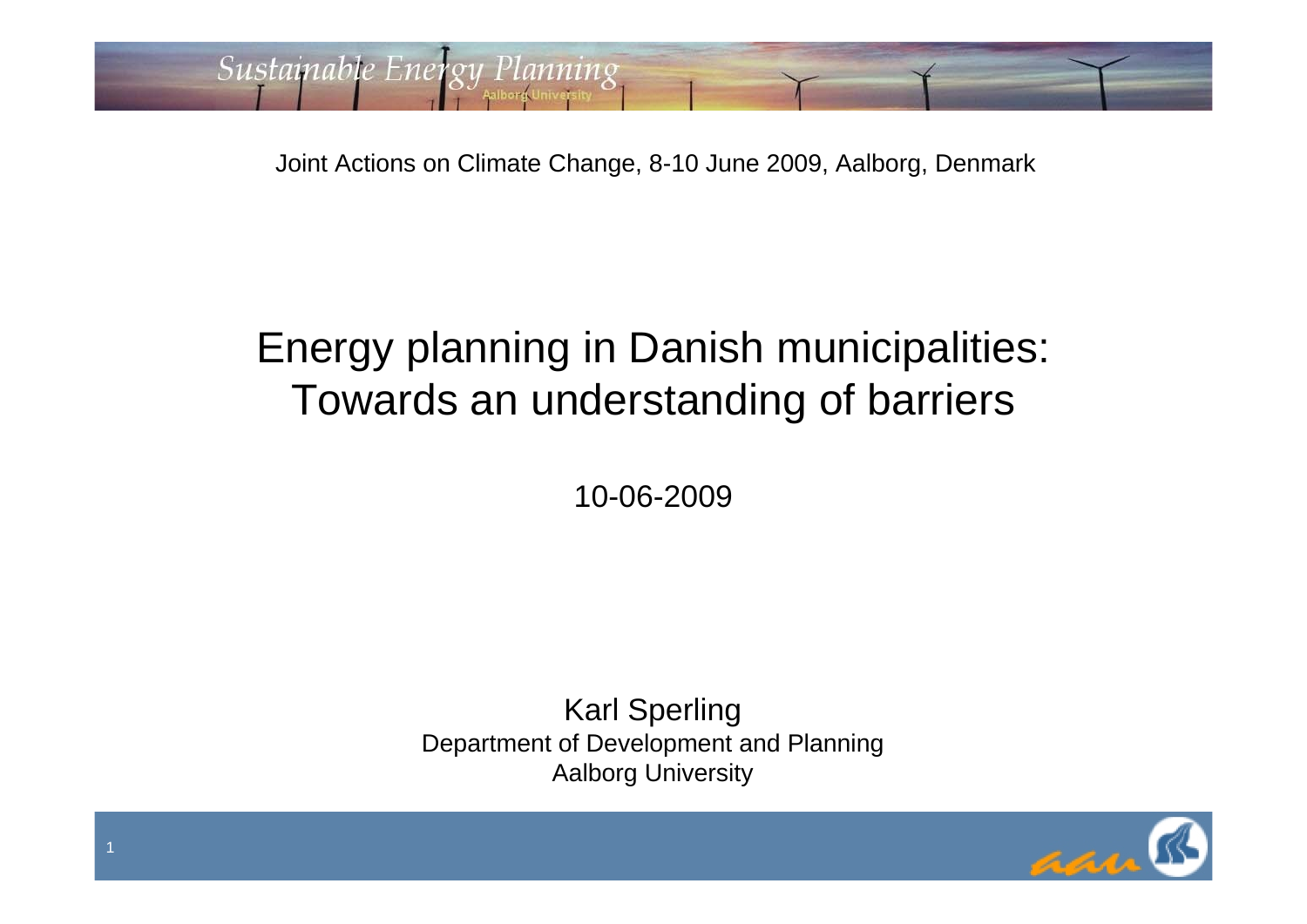# **Outline**

1. Context of the research

- 2. Conceptualization of terms
- 3. Preliminary findings
- 4. Buildings and housing
- 5. Outlook

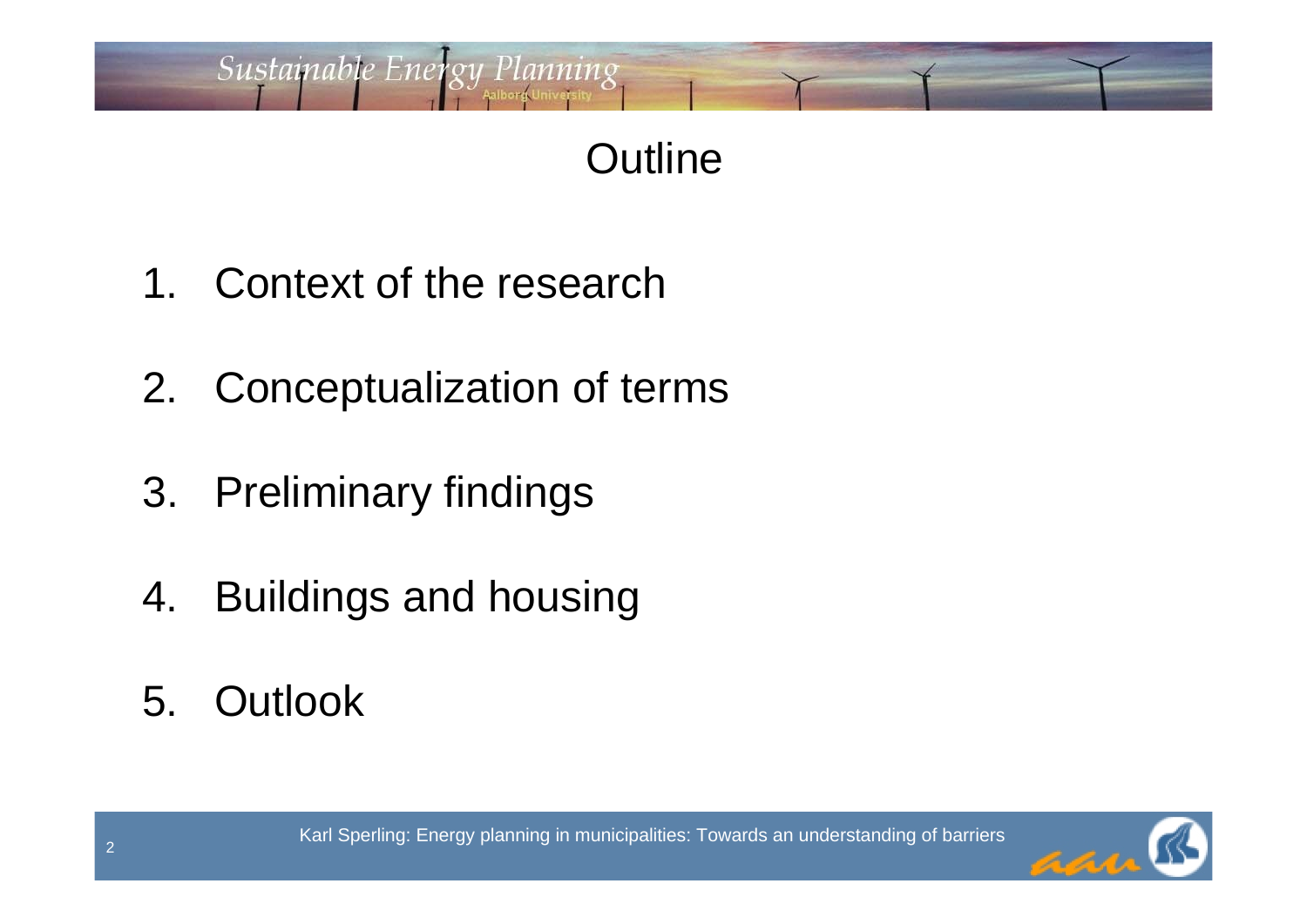- $\frac{1}{2}$ Implementation of 100% Renewable Energy Systems in DK
- $\frac{1}{2}$  Share of renewable energy in energy consumption:
	- $\frac{1}{2}$ 2007: 17% (DEA 2008)
	- $\frac{1}{2}$ 2015: 34% (IDA 2009, draft)

- $\frac{1}{2}$ 2030: 52% (IDA 2009, draft)
- $\frac{1}{2}$ 2050: 100% (IDA 2009, draft)
- $\frac{1}{2}$  Reduction of energy consumption:
	- $\frac{1}{2}$ 2007 consumption: 863 PJ (DEA 2008)
	- $\frac{1}{2}$ 2015: approx. -22% (IDA 2009, draft)
	- $\frac{1}{2}$ 2030: approx. -40% (IDA 2009, draft)
	- $\frac{1}{2}$ 2050: approx. -50% (IDA 2009, draft)

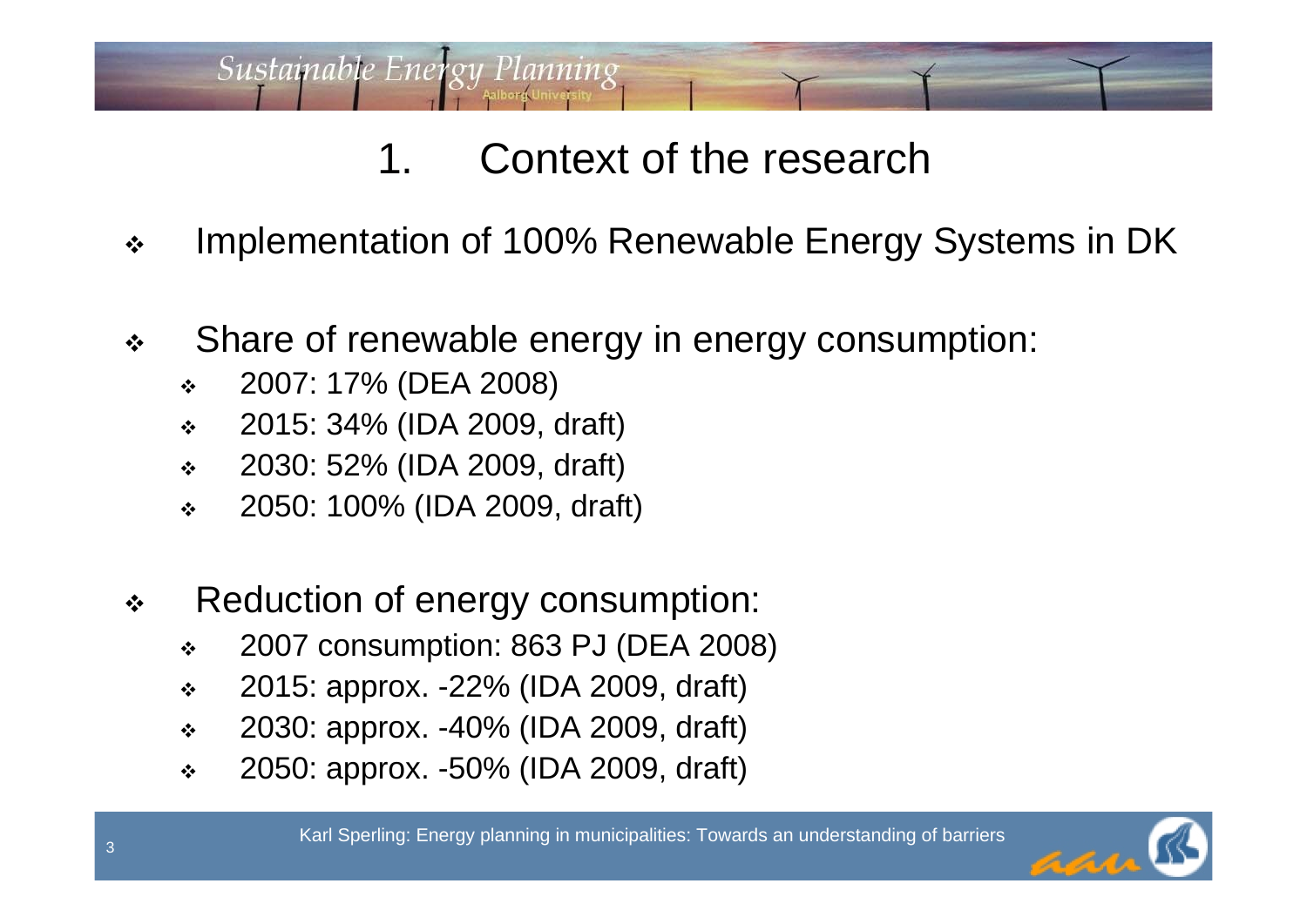- $\frac{1}{2}$  Renewable energy: increasingly decentralized solutions (e.g. wind power, PV, biomass, mobility etc.)
- $\frac{1}{2}$  Local planning and involvement of local actors (e.g. energy savings in industry and households)
- $\frac{1}{2}$ No "one size fits all solution"

**Sustainable Energy Planning** 

 $\frac{1}{2}$ Larger responsibility to municipalities

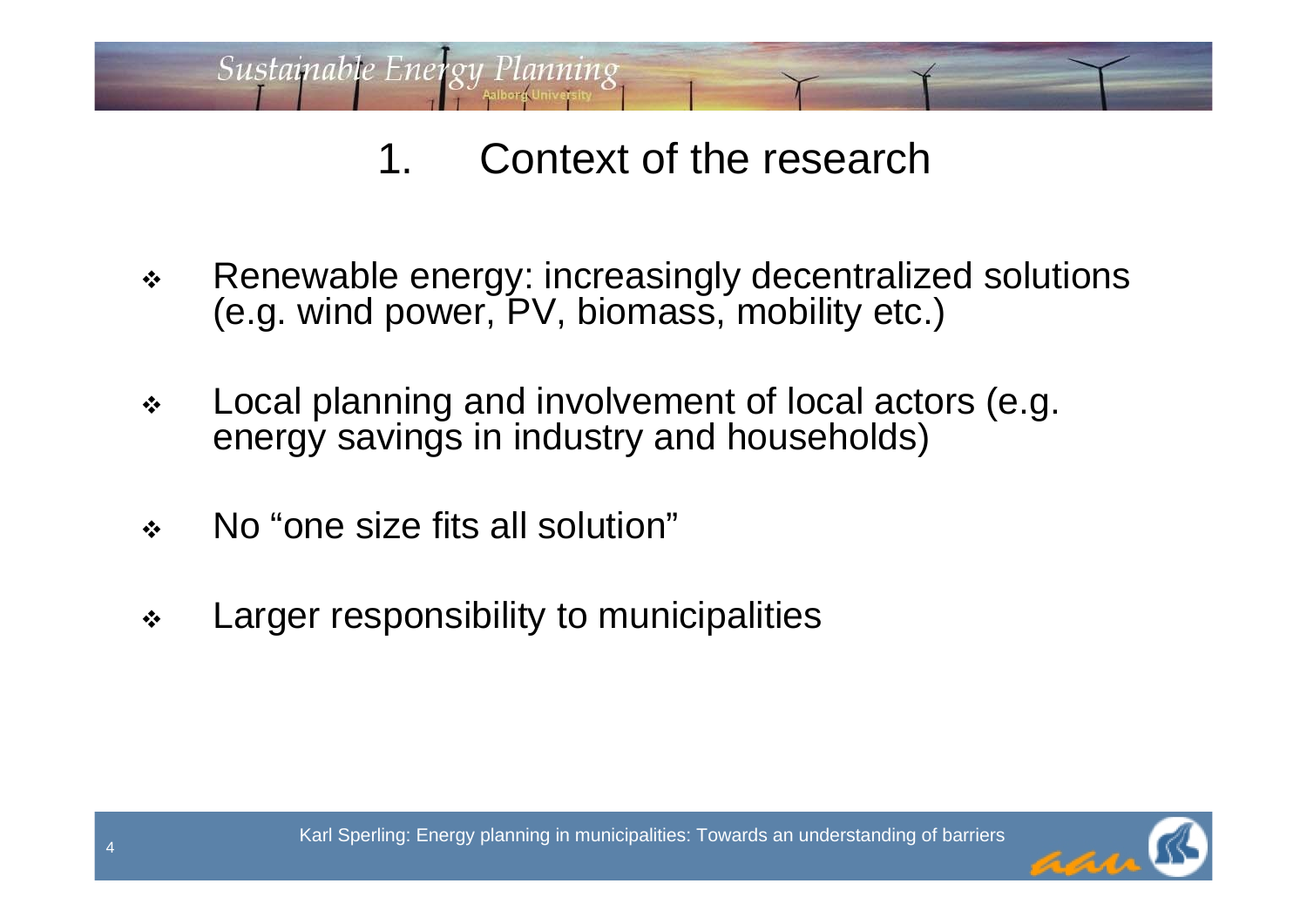

Sustainable Energy Planning





**THISTED KOMMUNE** 

**Clean Energy – Clean Nature**











ÅRHUS CO<sub>2</sub> NEUTRAL I 2030

Karl Sperling: Energy planning in municipalities: Towards an understanding of barriers

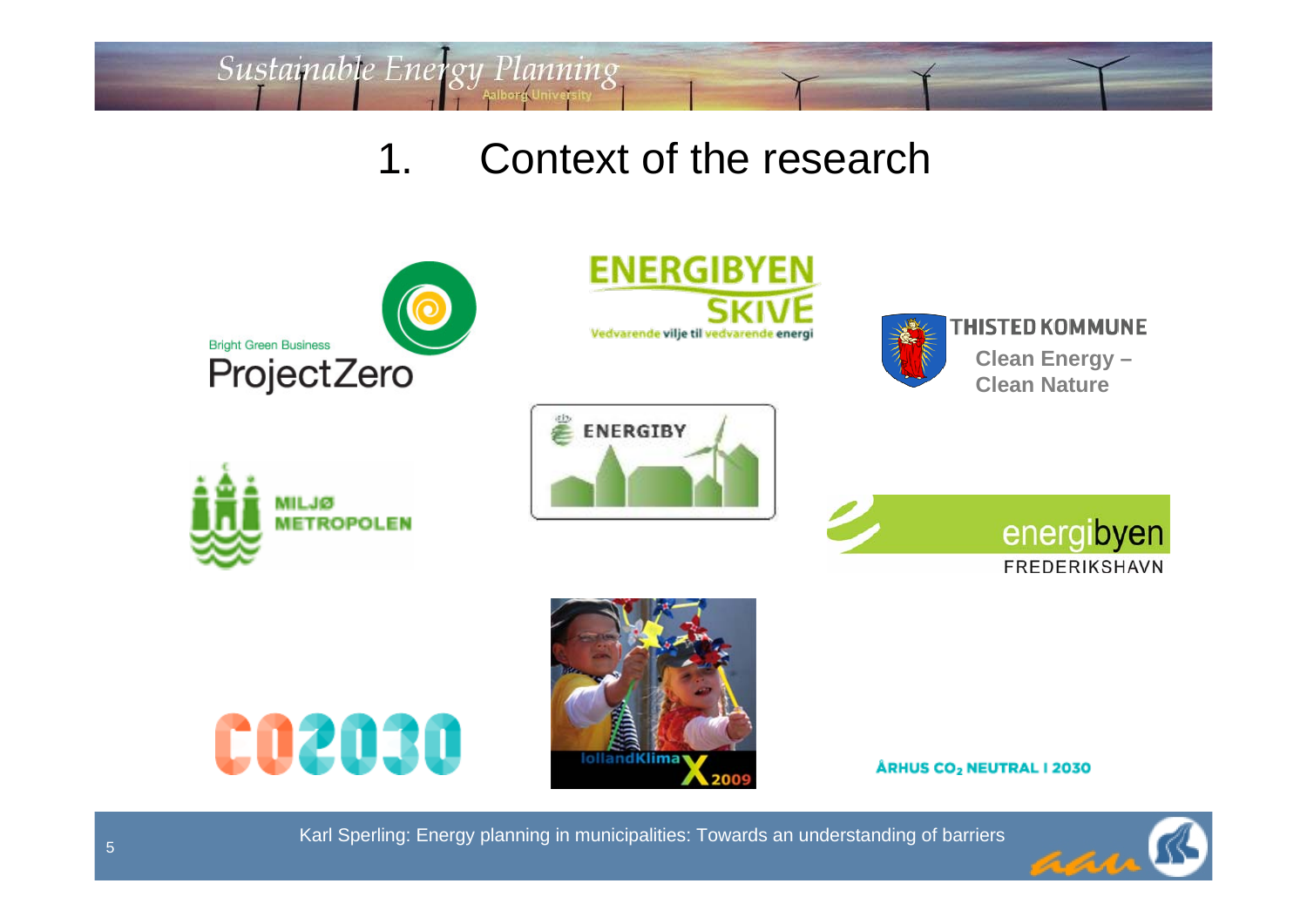- $\frac{1}{2}$ 100% Renewable Energy Municipality
- $\frac{1}{2}$ CO2 Neutral Municipality

- $\bullet^{\bullet}_{\bullet} \bullet$ Energy Saving Municipality
- $\frac{1}{2}$ Several objectives combined…
- $\frac{1}{2}$ Etc.

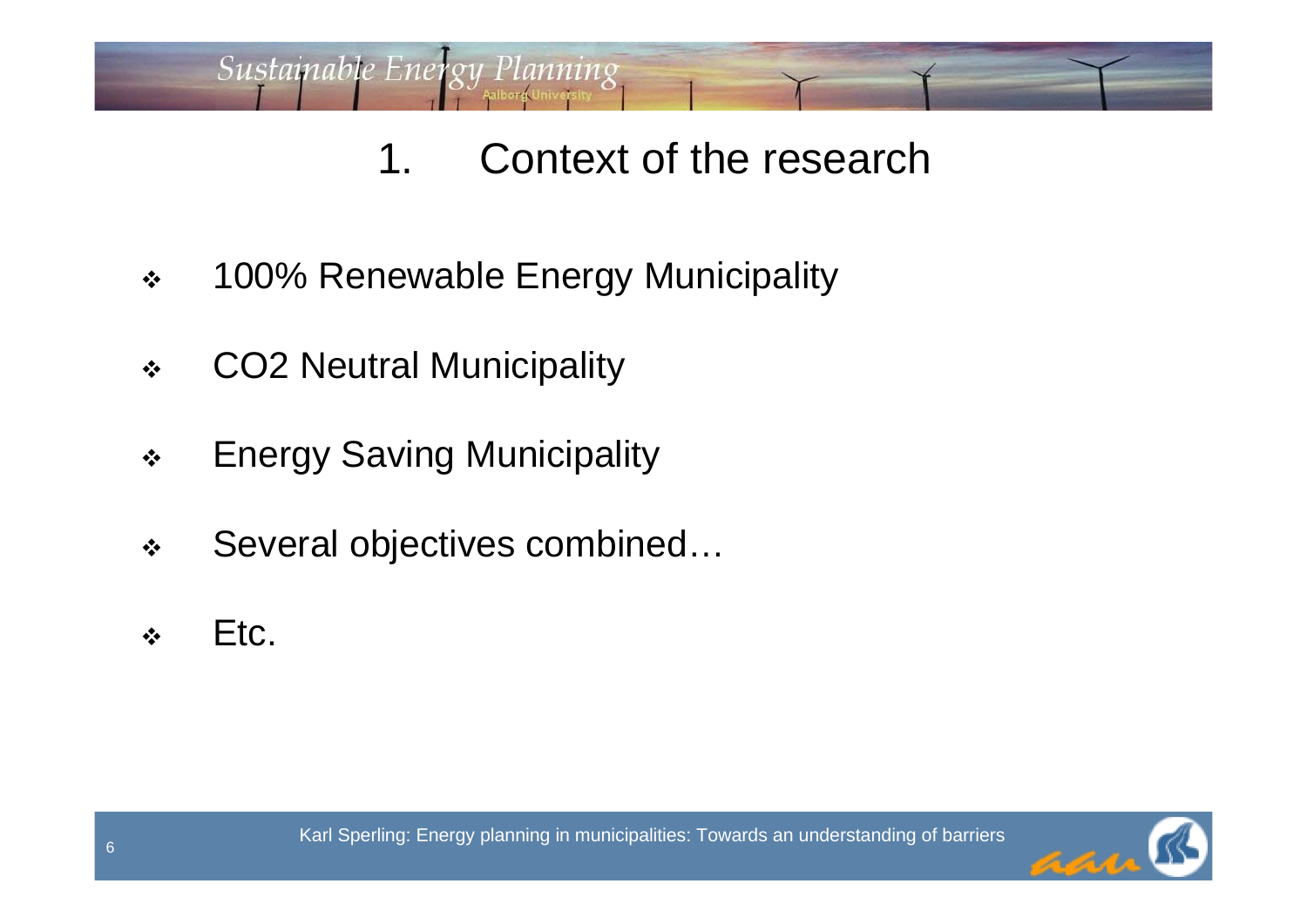Sustainable Energy Planning

 $\frac{1}{2}$  *What kind of challenges and barriers do municipalities experience when planning for future energy systems?*



Karl Sperling: Energy planning in municipalities: Towards an understanding of barriers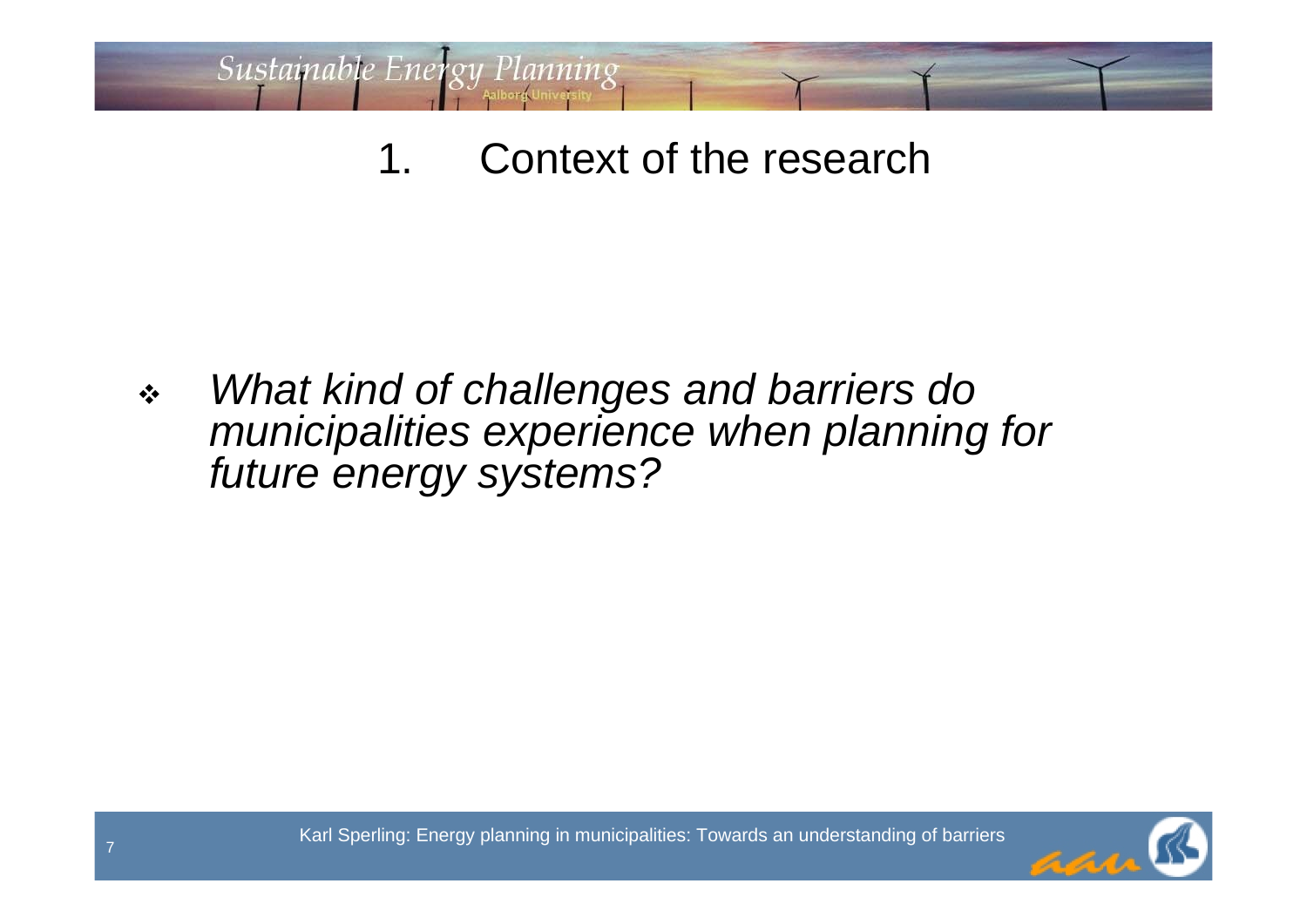*"Municipal Energy Planning"* 2. Conceptualization of terms

 $\frac{1}{2}$ Visions and strategies

- $\bullet^{\bullet}_{\bullet} \bullet$  Energy production, energy consumption, transport
- $\frac{1}{2}$ Public vs. private infrastructure
- $\frac{1}{2}$ Existing institutional framework vs. new concepts

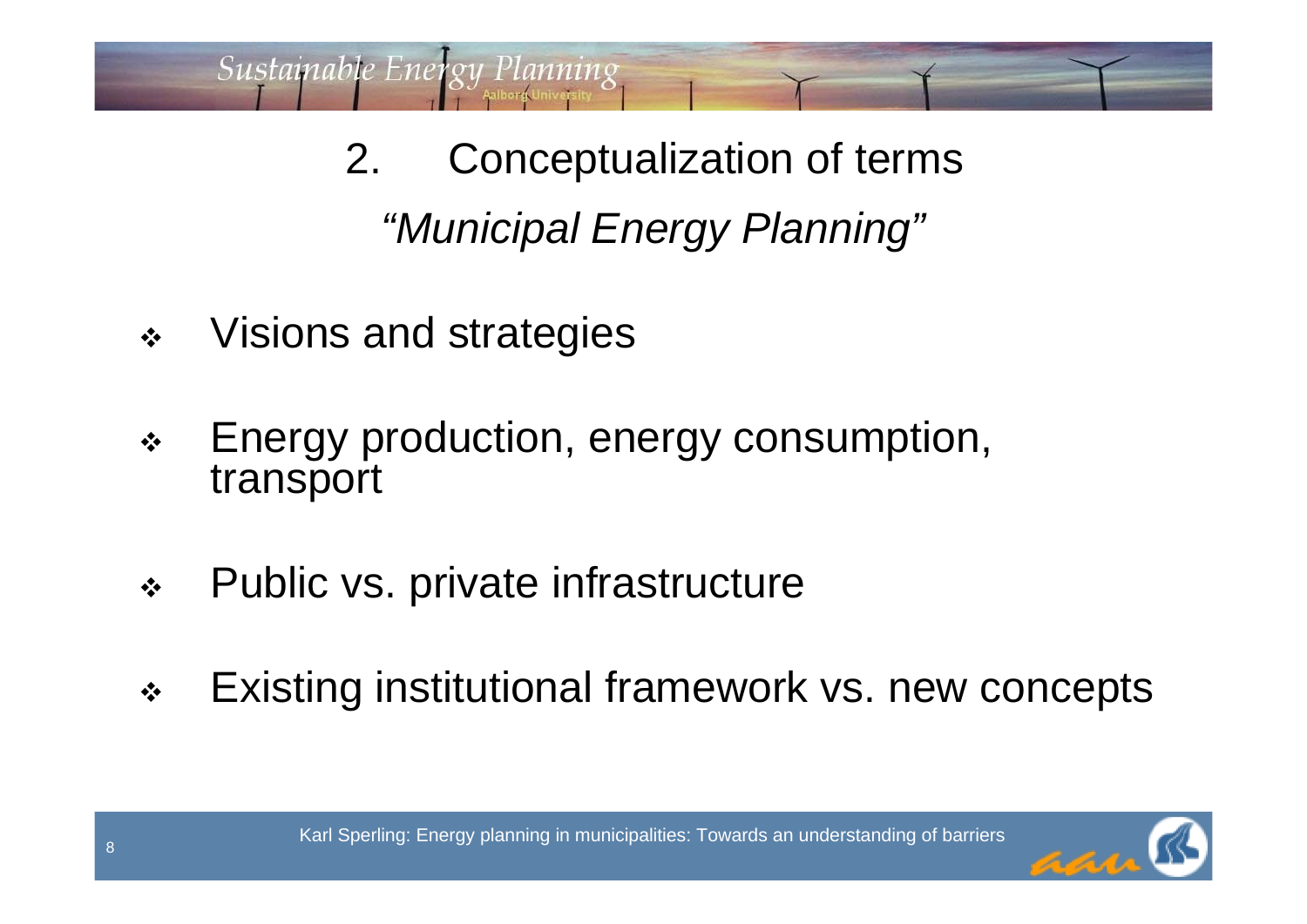# *"Barriers"* 2. Conceptualization of terms

- $\frac{1}{2}$ A number of different understandings
- $\frac{1}{2}$ External vs. Internal barriers

Sustainable Energy Planning

- $\frac{1}{2}$ External: Legislation, Tax system, Credit system
- $\frac{1}{2}$ Internal: Org. framework, budget, behaviour
- $\frac{1}{2}$  $\div$  Barriers  $\leftarrow$  > Instruments and Opportunities ("Two sides of the same coin"); e.g. change of a certain law
- $\frac{1}{2}$  Importance of frontrunners and concrete (technological) projects

GrontmijICarlBro 2009; Rittel and Webber 1973

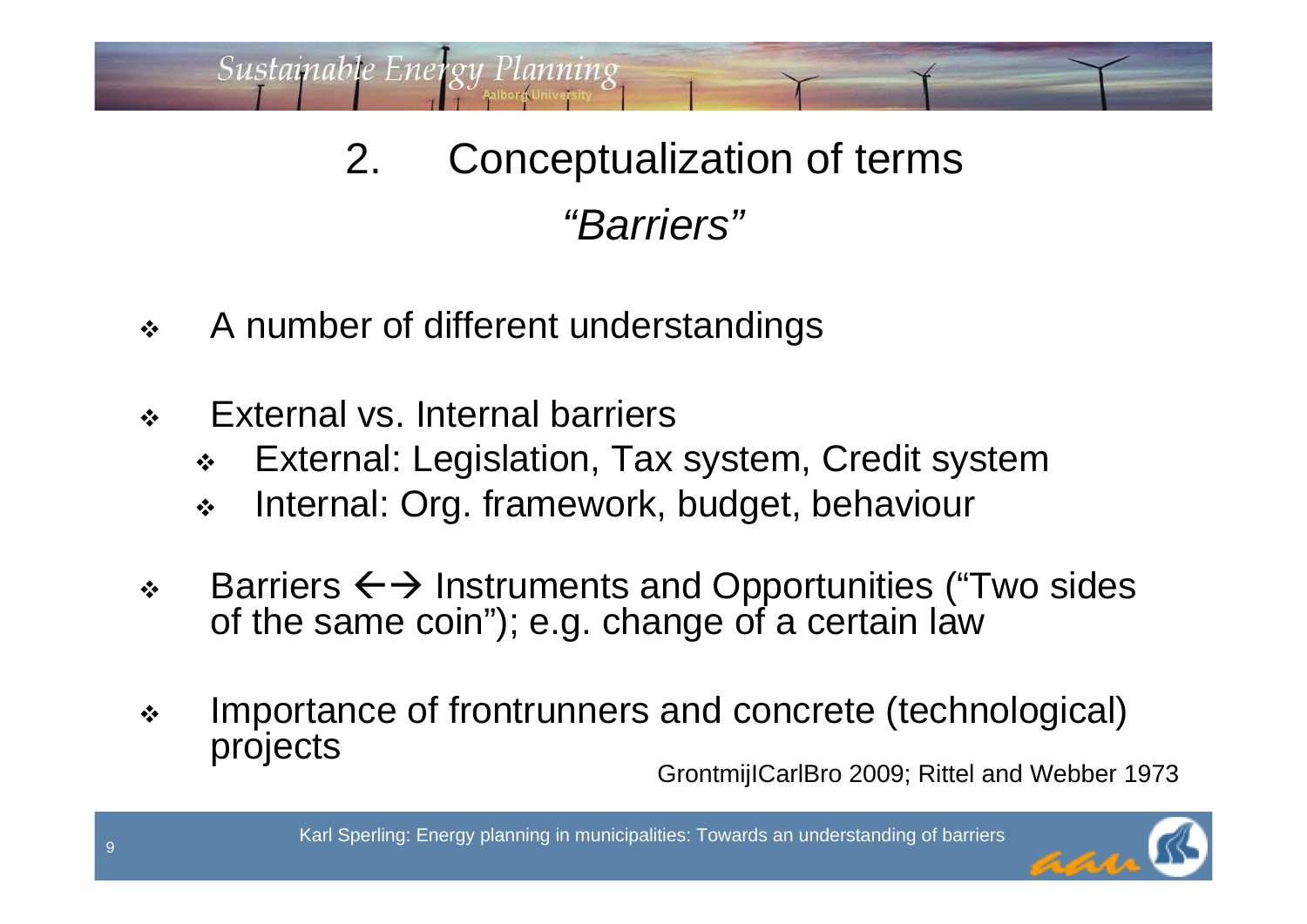

 $\frac{1}{2}$ Barriers are dynamic and interrelated  $\rightarrow$ resolution of external barriers dependent on political will

- $\frac{1}{2}$  Municipalities ask for information and best practice guidelines
- $\frac{1}{2}$  Barriers within one sector (e.g. energy savings in buildings involve several authorities/ministries)
- $\frac{1}{2}$ "Adaptation strategies" of municipalities  $\rightarrow$  e.g Public-Private Partnerships (ESCOs etc.)

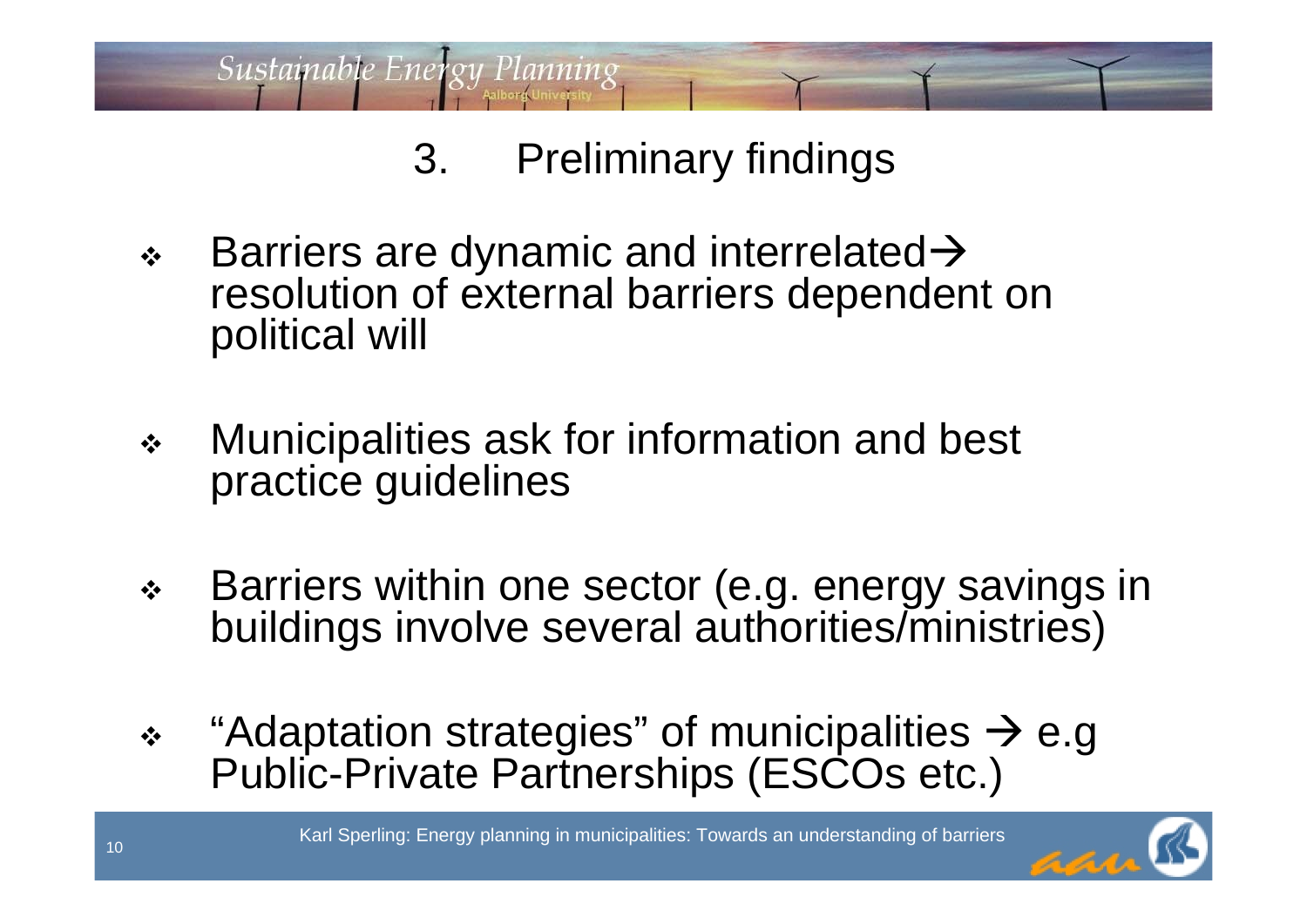# 4. Buildings and housing

 $\frac{1}{2}$  Low-energy/0-energy buildings and energy savings/efficiency

- $\frac{1}{2}$ Municipal investment stop and the annual budget
- $\frac{1}{2}$ Existing building standards too unambitious  $\rightarrow$  district plan
- $\frac{1}{2}$ Limited funding for Social Housing
- $\frac{1}{2}$ Conflict with collective supply of heat (e.g. district heating)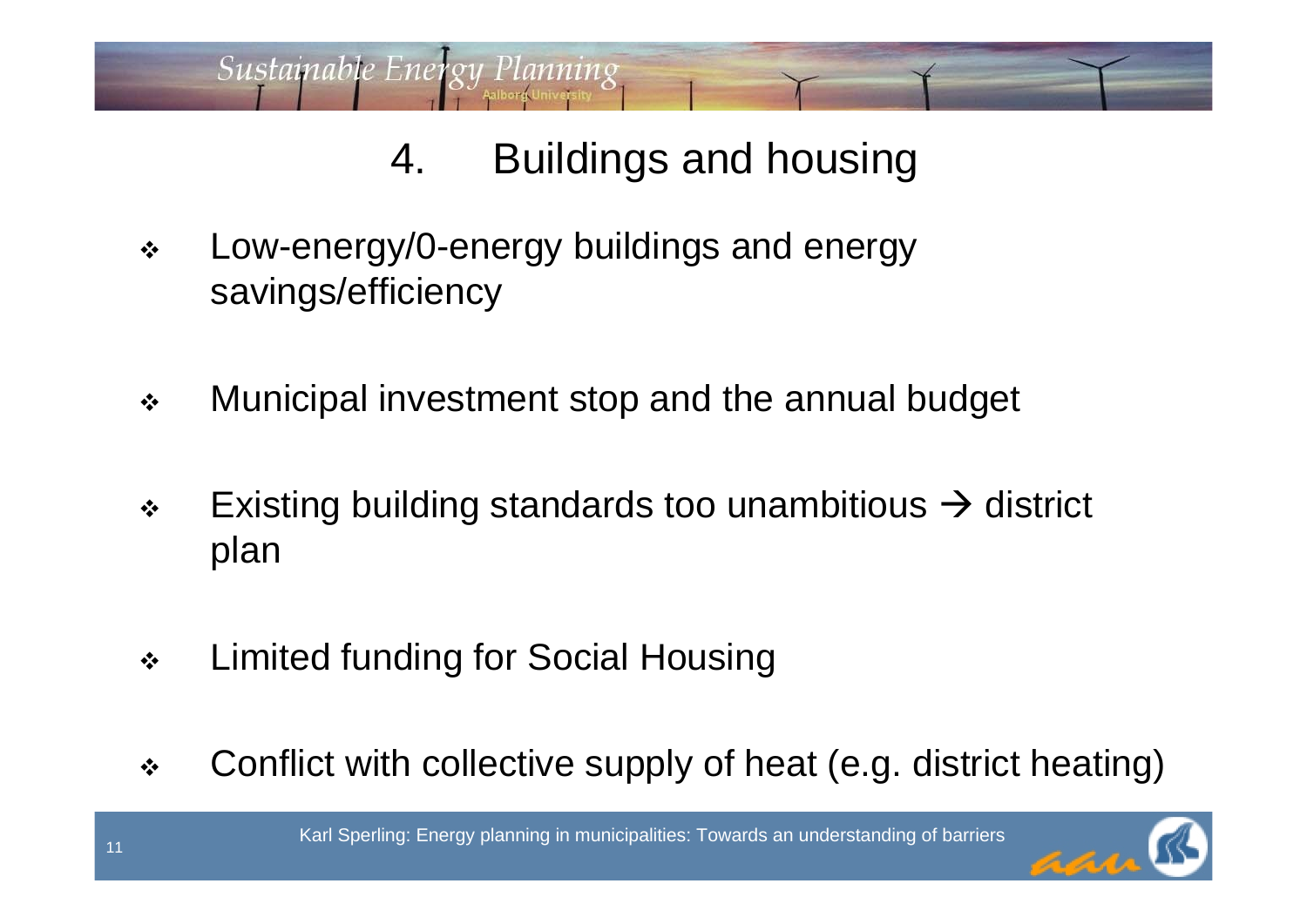#### 5. Outlook

 $\frac{1}{2}$  Continue sector-wise investigation (energy production and transport)

- $\frac{1}{2}$  Development of a map relating barriers to actors and technologies
- $\frac{1}{2}$ Focus on barriers related to "major" future technologies